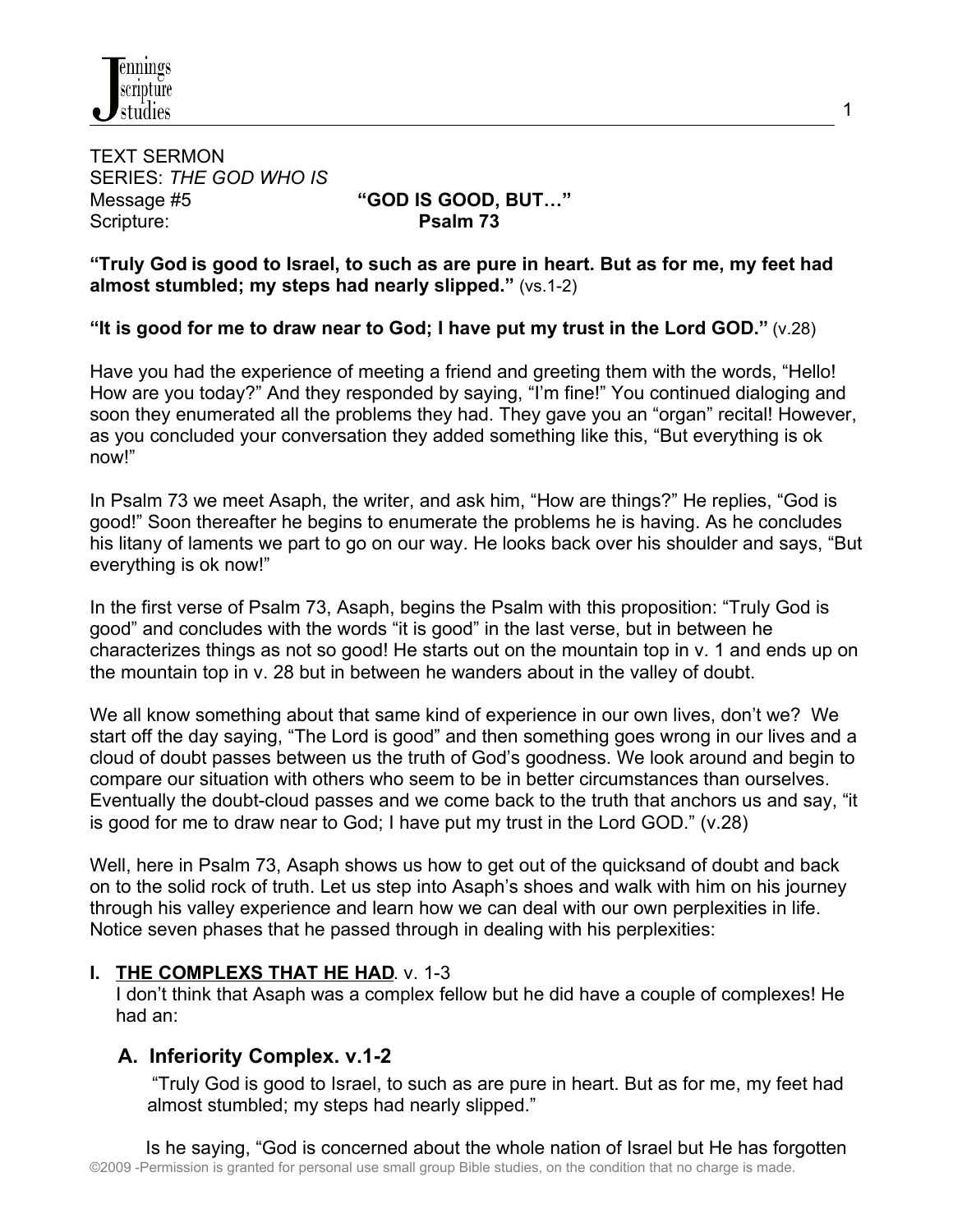me?" He knew that God had been good to Israel as a nation but when he focused upon himself in relation to his circumstances, he was tempted to think that maybe he was getting the short end of the stick. Asaph may have been thinking, "I know God is good to our entire nation, but as for me, when I look around I feel inferior. I am just one among many.

We are programmed to look at things through "big business" eyes; to think that the many are more important than the few; that crowds are more important than the individual. It is rather easy for us to think that God thinks as we do. However, God says, "My thoughts are not your thoughts, nor are your ways My ways," says the LORD. "For *as* the heavens are higher than the earth, so are My ways higher than your ways, and My thoughts than your thoughts." (Isaiah 55:8-9)

As children of God we must remind ourselves that we are individually equal opportunity beneficiaries of the goodness of God. David did that and he said, "I will sing to the LORD, for he has been good to me." (Psalm 13:6 NIV)

And then, Asaph had another complex. It was a:

## **B. Poverty Complex**. v.3

 "I was envious of the boastful, when I saw the prosperity of the wicked." This was his central problem! The wicked appeared to prosper and when he compared his prosp erity to theirs, they had more than he did. He said, "They have more than heart could wish." (v.7) and "They increase in riches." (v.12)

He got his eyes off of the goodness of God and on to the goods of the godless! Is he thinking, "If God is good, why do I seem to have it so rough while sinners seem to have it so smooth?" Were you ever tempted to think like that?

The "poor me" syndrome is a common malady for all who forget that "this world is not my home, I'm just passing through; my treasures are laid up somewhere beyond the blue" as the old song put it. These were some of the complexes that Asaph had. Do we have them? Why did he, and why do we, have such complexes? The answer in part is seen in:

# **II. THE COMPARISONS THAT HE MAKES.** v.4-12

 Excerpts from these verses reveal the comparisons he makes. He speaks of the wicked saying, "their strength is firm"; "They are not in trouble as other men"; "Their eyes bulge with abundance"; "they have more than heart could wish"; "they say, "How does God know?" They are "always at ease; they increase in riches."

 When we get our eyes off of God and look at things from the purely human perspective we tend to exaggerate. That is what Asaph did. The grass may look greener on the other side of the fence but it will be harder to mow!

The Apostle Paul warns us about just such an attitude with these words, "We do not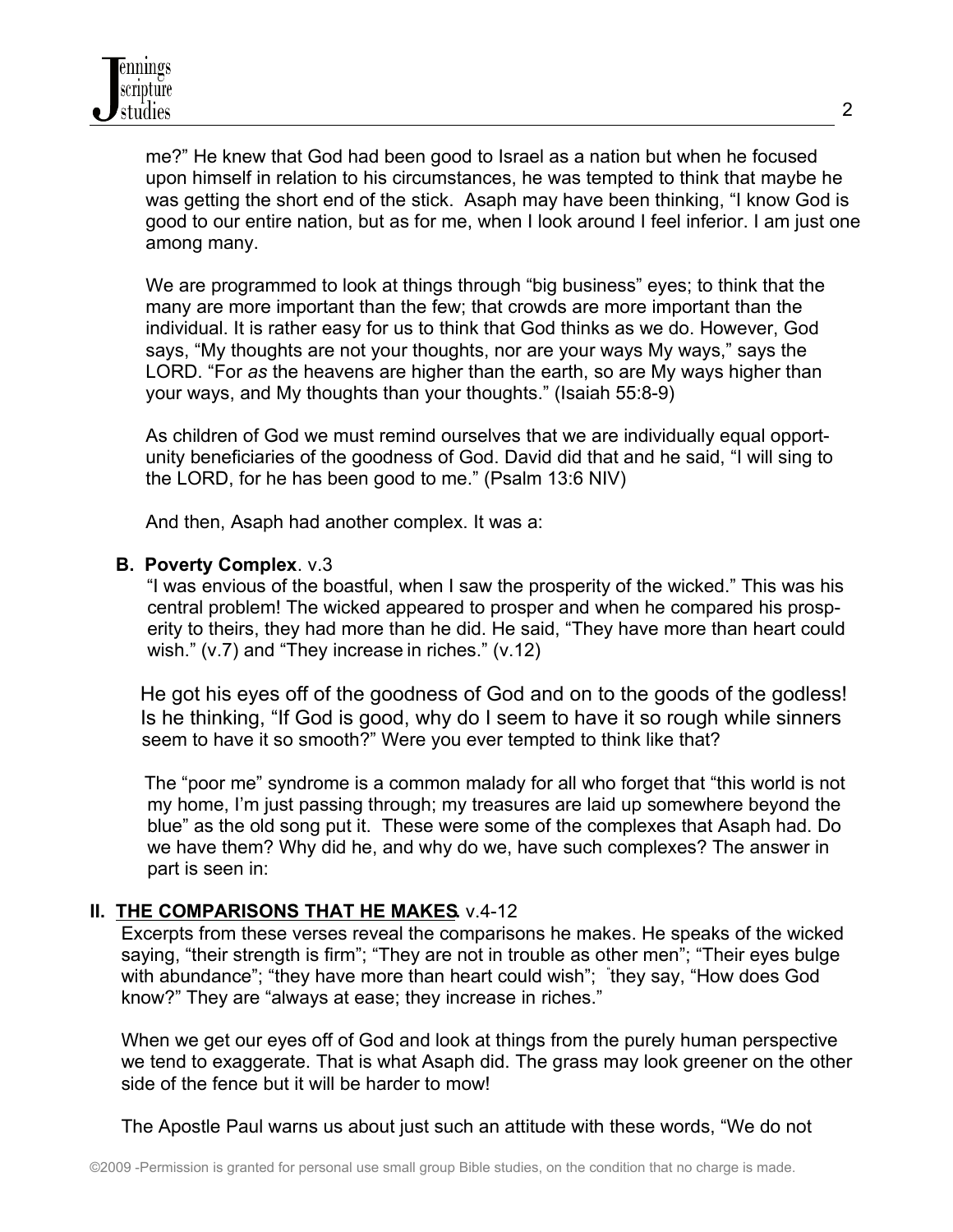dare to classify or compare ourselves with some who commend themselves. When they measure themselves by themselves and compare themselves with themselves, they are not wise." (II Cor. 10:12-13)

 I have long ago determined that I am not living by comparing what wicked sinners have and what I do not have. I'm not looking around to see who may appear to be having it better than I am having it. I am determined to live my life for the One who gave His life for me. He knows what is best for me. He has promised to "supply all my needs according to His riches in glory by Christ Jesus." (Phil.4:19) I am not living for time alone – I am living with eternities values in view! That is the Christian perspective.

## **III. THE COMPLAINT THAT HE RECORDS**. v.13-14

 "Surely I have cleansed my heart in vain, and washed my hands in innocence. For all day long I have been plagued, and chastened every morning."

 He was living a godly life; he was cleansing his heart; he was avoiding sin; he was medit ating on the things of God; he was trying to do right and yet he says, "All day long I have been plagued, and chastened every morning."

 He does not tell us exactly what forms the "plagues" and "chastenings" were taking – it may have been sickness, family trouble, financial reverses, etc. Whatever it was he was being tested. Everywhere he turned he was running into cactuses – nothing was turning up roses for him.

 All this seems to have forced him to conclude that life wasn't fair. And he said, "When I thought how to understand this, it was too painful for me." (v.16) The wicked seemed to be getting away with their arrogance, wickedness, deceitfulness, prideful talk and blasphemy. He said, "If I talked like they talk I would be considered a betrayer, but they apparently get away with it!" (v.15) "Life isn't fair, God!"

 Have you ever complained to God about the wicked of this world? Have you ever said, "Why doesn't God step in and do something? Why doesn't God stop the terrorists? Why does God let the wicked prosper? Why do bad things happen to good people?" God is going to answer all such questions. However, we must keep in mind God's timetable. He says:

- "Therefore judge nothing before the appointed time; wait till the Lord comes. He will bring to light what is hidden in darkness and will expose the motives of men's hearts." (I Cor.4:5)
- "The wicked shall be turned into hell, and all the nations that forget God. For the needy shall not always be forgotten; the expectation of the poor shall not perish forever." (Ps.9:17-18)

 God's ultimate purposes will result in the eternal good of His own and the eternal punishment of those who are not His own.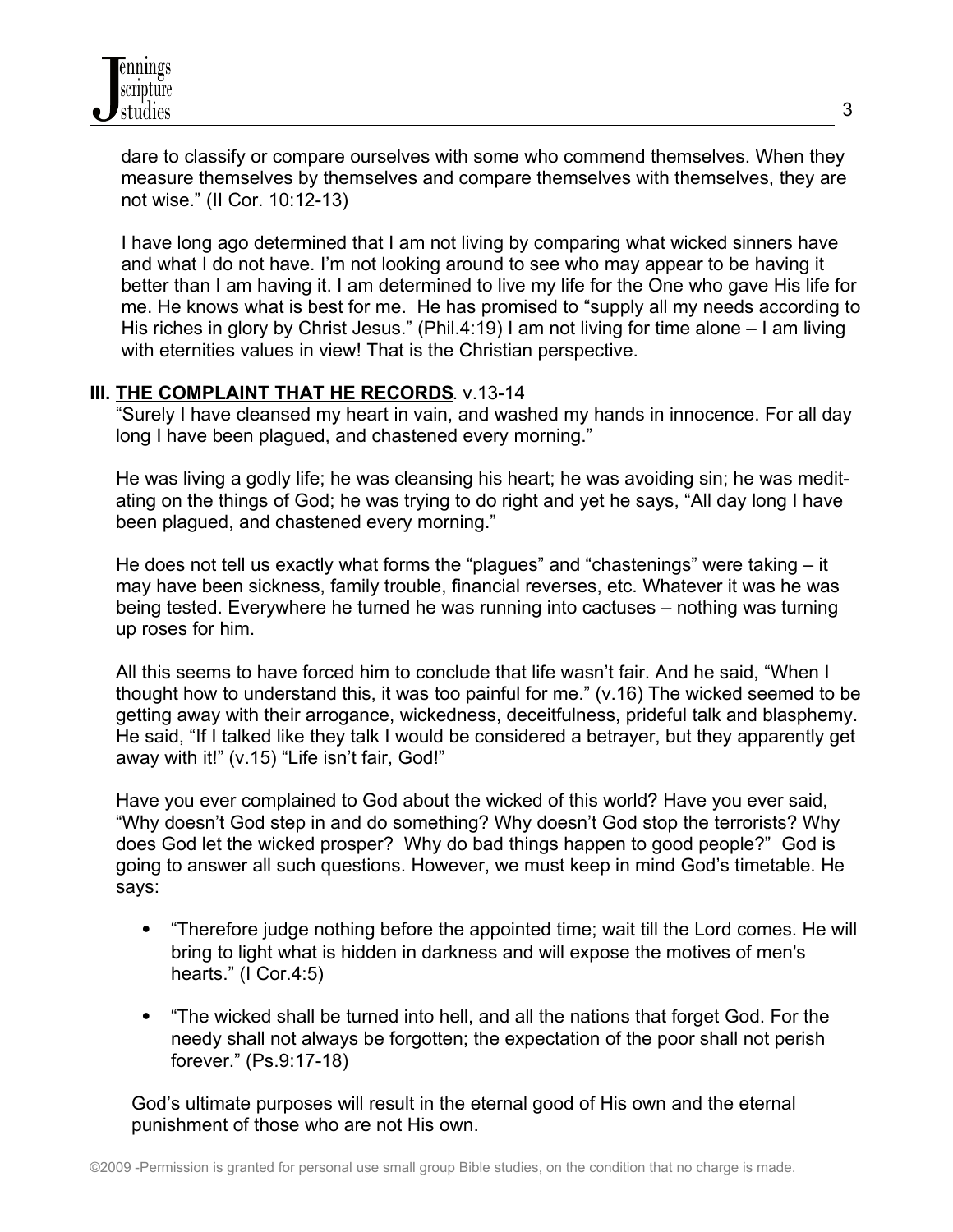# **IV. THE CHANGE THAT HE EXPERIENCED.** v.16-17

 Asaph is about to experience a change of mind. He said, "When I thought how to understand this, it was too painful for me - until I went into the sanctuary of God; then I understood their end." (vs.16,17)

 He wrestled with the seeming injustice of the whole situation. He tried to unravel the conundrum in which his mind was entangled. It didn't make any sense to him. It was oppressive. He was thoroughly perplexed UNTIL …. "Until I went into the sanctuary ….." By going into the sanctuary he means he came before the presence of God. The Hebrew word used here for "sanctuary" means, "sacred place, a holy place."

 He went to the place where he was accustomed to meeting God. There his focus became vertical rather than horizontal; there he began to meditate upon God's person and contemplate God's promises. It was when he ceased looking around and looked up that he began to see things from God's point of view.

 This is the most vital part of this Psalm, in many ways. This is where he began to turn from thinking naturally to thinking spiritually. His problem was that he had been think ing like the ungodly think, that is, within the limits of this life only, considering only the tangible, temporary things of earth.

 Therefore, he had gotten himself worked up into a state of frenzy. But now, in the sanctuary, in the presence of God, he said, "I understood their end." (v.17) He saw the big picture. That is the great thing about worship, it focuses our minds upon God and our vision is broadened. We gain His perspective and we see life in the light of eternity and comprehend that which is of true and lasting value. We are no longer governed by emotions but by truth. We realize that the "things of earth will dim and lose their value"; that "one's life does not consist in the abundance of the things he possesses" (Luke 12:15) but in the One Who possesses us! So, Asaph experienced a change of mind. Now notice:

# **V.** THE CULMINATION THAT HE SAW v.17b-20

 "Then I understood their end. Surely You set them in slippery places; You cast them down to destruction. Oh, how they are brought to desolation, as in a moment! They are utterly consumed with terrors. As a dream when one awakes, So*,* Lord, when You awake, You shall despise their image."

 He is now back on solid ground. He sees things differently. The destiny of the wicked is determined. Their end is not pretty. Think about it: the only "hellish" experiences the Christian will ever have are on this earth! Life may be rough now but the best is yet to come! The only heaven that the sinner will ever have is on this earth. Life for them may be comparatively easy now but the worst for them is yet to come!

 **Illust.** A pastor read our Lord's parable of the rich man and Lazarus to a youth group. He read to them how Lazarus lay at the gate, the dogs licking his sores, while the rich man ate in splendor in his house. He said to them, "Which would you rather be, the rich man or Lazarus?" They said, "Oh, the rich man!"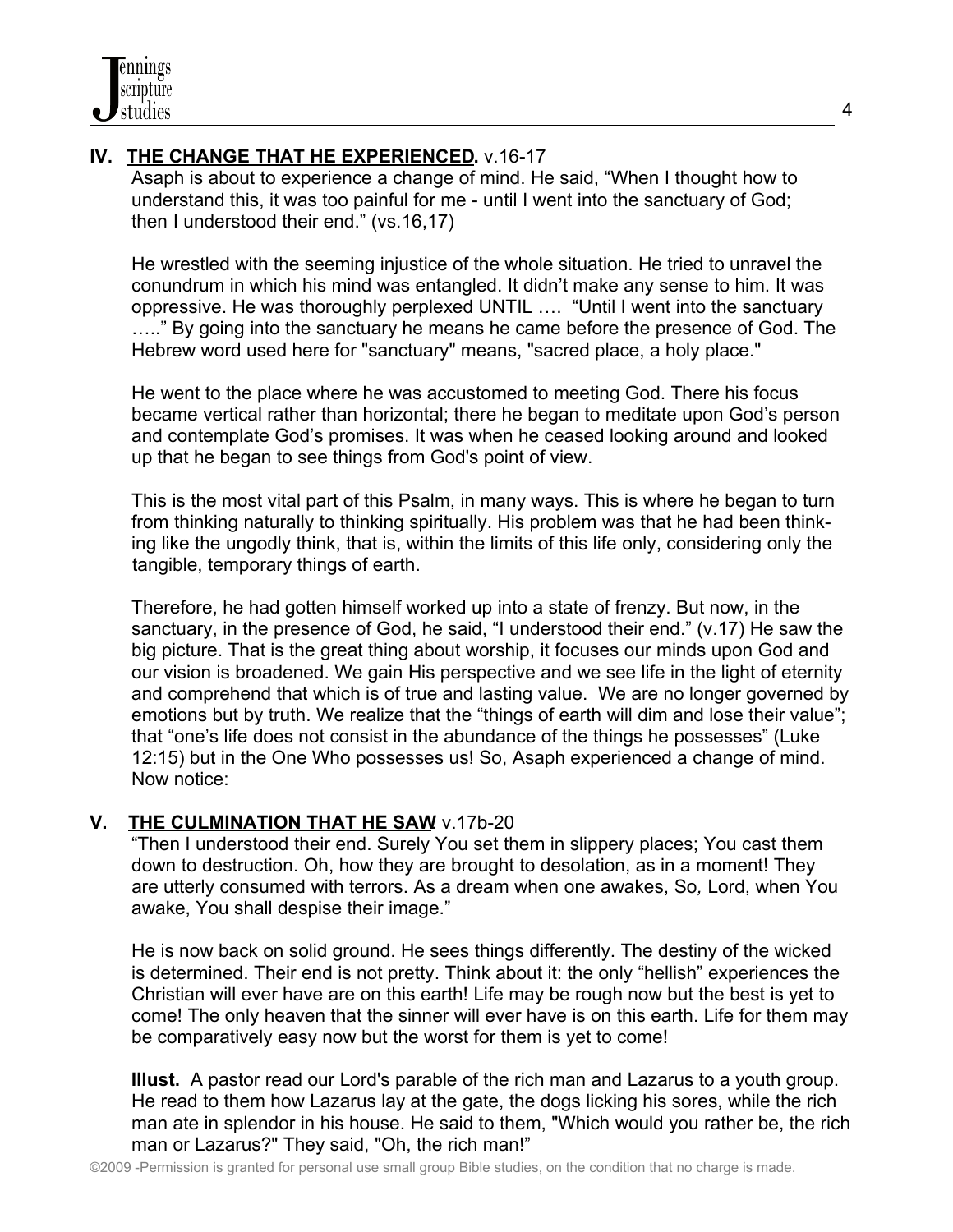

 Then he read on to where they both died and the rich man was in torment and Lazarus was carried to the bosom of Abraham. He said to them, "Now which would you rather be?" They said, "Oh, we'd much rather be Lazarus; we don't want to be like the rich man." That is what Asaph saw. And as a result, notice ……

## **VI. THE CONFESSION THAT HE MAKES.** v.21-22

 "My heart was grieved, and I was vexed in my mind. I was so foolish and ignorant; I was like a beast before You."

 Charles H. Spurgeon wrote, "He had acted as if he knew nothing, had babbled like an idiot, had uttered the very drivel of a witless loon. He had judged happiness by this mortal life – by outward appearances and fleshly enjoyments. It was but an evidence of his true wisdom that he was so deeply conscious of his own folly." (Treasury of David)

 He did not stop with correcting his thinking, he went on to re-evaluate himself and his problem. He honestly faced himself. Now this is a difficult thing to do. He confesses that he was: grieved, vexed, foolish, ignorant, beastly. That is a pretty thorough repent ance isn't it?

And then, finally, he comes to a conclusion about the whole experience…..

#### **VII. THE CONCLUSION THAT HE DRAWS.** v.23-28

 "Nevertheless I am continually with You; You hold me by my right hand. You will guide me with Your counsel, and afterward receive me to glory. Whom have I in heaven but You*?* And there is none upon earth that I desire besides You. My flesh and my heart fail; But God *is* the strength of my heart and my portion forever."

 What a change he experienced in the sanctuary with God! He now has his eyes back on God! He realizes that what he has in God is far better than anything and everything the wicked have. Notice seven eternal assets that he has:

- 1. He has God's presence "I am always with you." v. 23
- 2. He has God's protection "you hold me by my right hand." v. 23
- 3. He has God's precepts "you guide me with your counsel." v. 24
- 4. He has God's prospect "afterward you will take me to glory." v.24
- 5. He has God's person "whom have I in heaven but you?" v.25
- 6. He has God's power "God is the strength of my heart." v. 26
- 7. He has God's perspective-"For indeed, those who are far from You shall perish; you have destroyed all those who desert You for harlotry. But it is good for me to draw near to God; I have put my trust in the Lord GOD, That I may declare all Your works." (v.27,28)

 Notice that he says in v.28 "But for me, it is GOOD." He is back on top! He says: "God is good to Israel collectively and He is good to me personally also!" The principle that anchored his soul and restored his spiritual sanity was the truth of God's goodness.